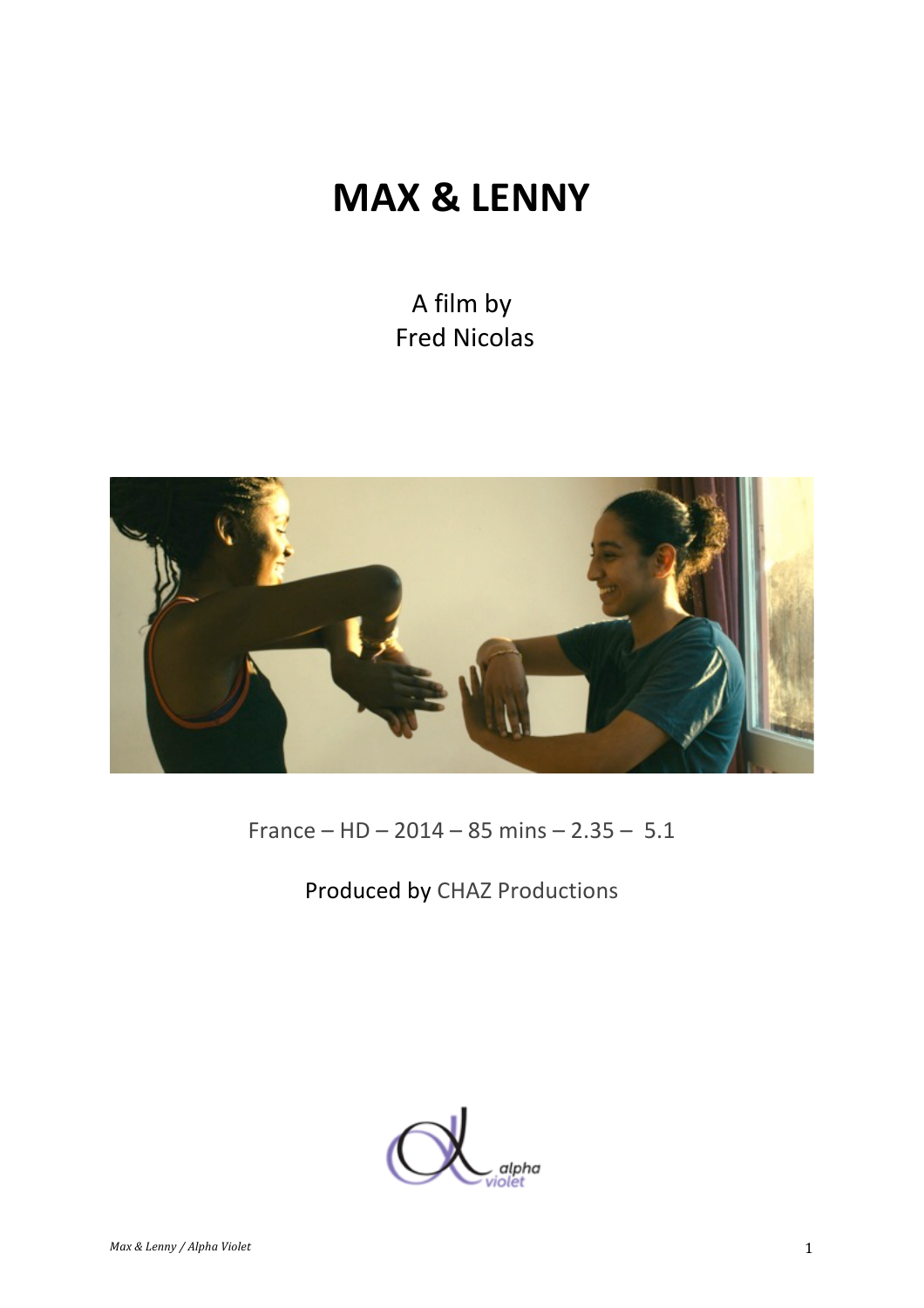### **Logline**

Marseille, a multicultural city. Max is a cheerful teenager who lives illegally with her Congolese family. Lenny meets Max while she is rehearsing her rapping in secret. Rap is the language of her soul, and music will be the bond that unites the two girls.

#### **Synopsis**

Lenny is a wild and solitary 19-year-old from the projects north of Marseille. She expresses the difficulties of daily life through rap, which is also her way of escaping from it.

One evening, when she's sneaked off to rehearse on an abandoned building site, Lenny runs into Max, a young Congolese women without immigration papers, who is blown away by her voice and the power of her lyrics. From that point on, the two girls form a special bond.



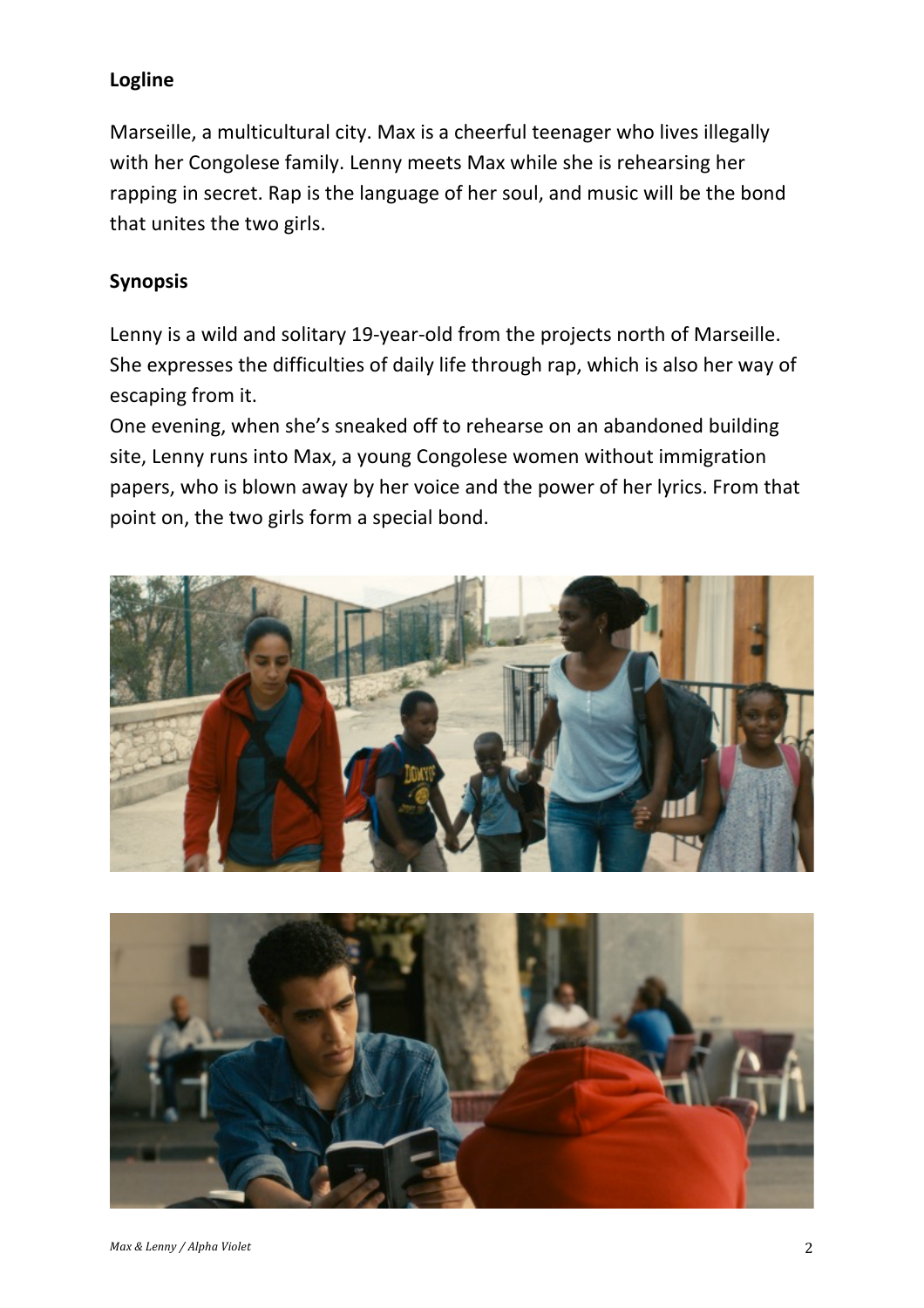#### **Biography and filmography of the director**

Fred Nicolas has worked as assistant director for numerous directors including Erick Zonca, Arnaud Despleschin, Pierre Salvadori, Sandrine Veysset, Robert Guédiguian and Marina De Van.

He directed the short film "Vivre" (2000), which was selected for the Festival Tous Courts in Aix-en-Provence and elsewhere, and two documentaries, including "Rouge Bandit" about the extreme-left militant Charlie Bauer. "Max & Lenny" is his first feature-length movie.



Fred Nicolas ©AlietteCosset.

#### **Director's Note**

#### **Marseille**

Marseille is no doubt the only city in the world where the cannons  $-$  those of the Saint-Jean fort alongside the Old Port  $-$  do not point out to sea, but towards the city and its inhabitants.

The experience of my first film gave me the opportunity to frequent the working class neighborhoods on the edge of Marseille and to witness slices of individual lives there. In these districts to the north, there's nothing pretty or picturesque. People live totally precarious lives. There's just the sun and the view of the sea from the heights of Saint-Antoine to provides an occasional distraction for the residents from their hardships. The challenge was to transcend this social realism to make a film that is more poetic and optimistic  $$ to show the violent world of the projects, but also that of the sun-drenched creeks and the residential neighborhoods.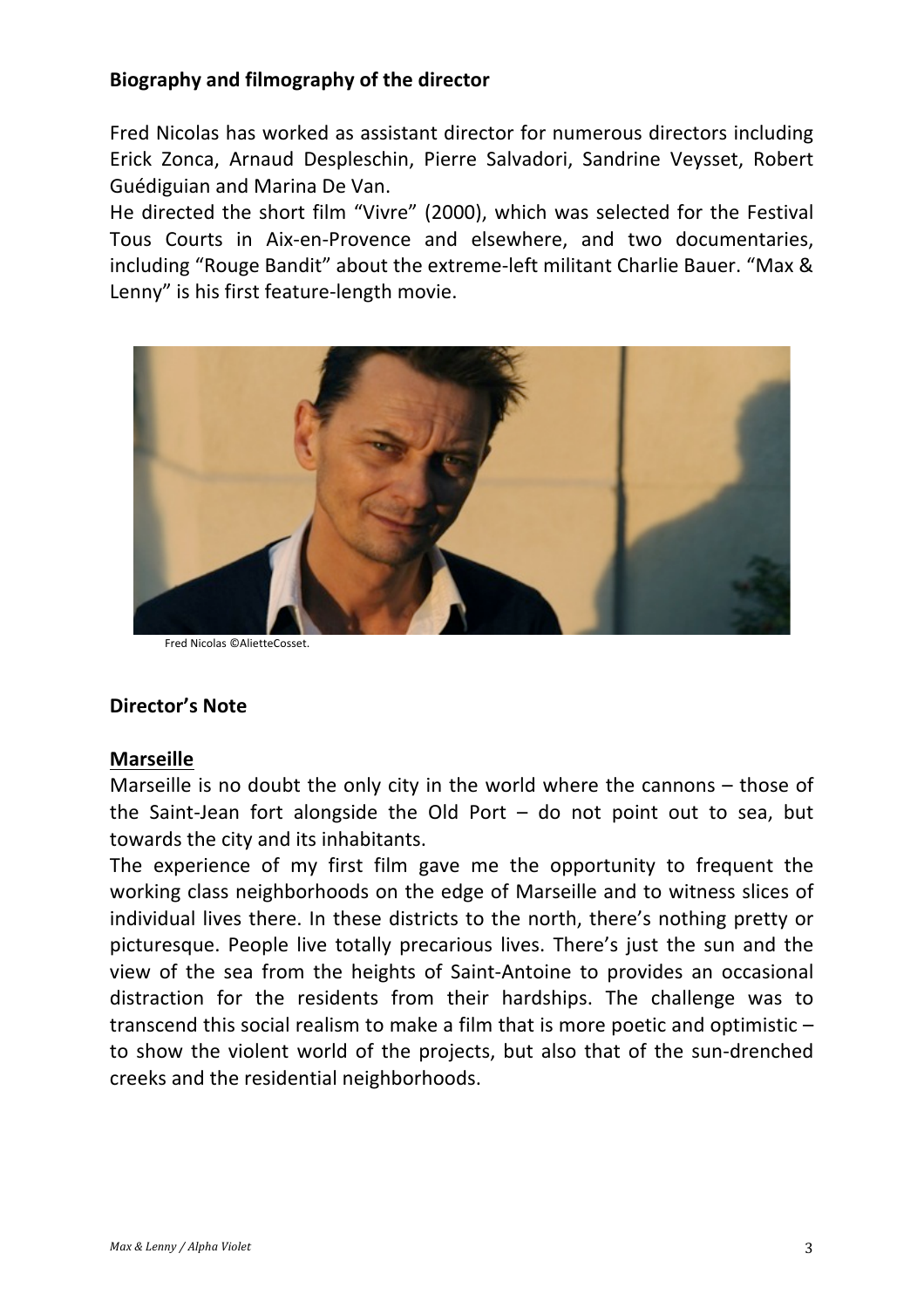### **The cast**

Casting was one of the film's main challenges. We moved heaven and earth to find the right teenage actresses and to make them a part of these neighborhoods. I wanted teenage girls who had something of the characters within them, so they could draw on their own experiences to bring feeling and emotion to the text.

**Lenny: Camélia Pand'Or** - We needed someone who – like Lenny – has a particular relationship with words, who struggles to express her emotions other than through the texts which she raps over instrumentals. We came across Pand'Or late in the day, through a self-produced music video which she had just posted on the web. She had that power in her phrasing, that animal presence and the aggressive delivery I was looking for. But my chief requirement concerned her acting ability, and she nailed it from the first screen tests. 

*Max: Jisca Kalvanda* - Like Max, Jisca had this upbeat energy that I was looking for, that carefree attitude despite life's harshness. She emerged as the obvious choice during the screen tests.

#### **The characters**

Left to their own devices, Max and Lenny are two 19-year-old women who are facing hardships that are too heavy for their young shoulders. They have no concept of what an easy life would be, since theirs involve a daily combat with no clear future. Max and Lenny are both highly sensitive, yet harsh, like their social destiny. They are a mix of the fragility of adolescence and the invincibility that has its roots in what is left of their childhood. In the projects, these girls have little chance of becoming contemplative: they have to act to get by. And in this environment, adolescence is not only the age of possibilities, but also the age when one becomes aware of the dead-ends, when one feels injustices more cruelly, and when the spirit of adventure is continually coming up against the obstacles of daily life. Through Max and Lenny, I recount the point of view of a youth that is at once tough and streetwise, with a vision and awareness of the times.

#### **The music**

Lenny's real pleasure in life, and her refuge, is music, and especially rap. She has a special connection with music, like it's something sacred. Lenny has that amazing capacity to transform what she's feeling into words. That is how she exorcizes her painful past, and how she escapes from her harsh present. She has obvious talent, but she's unable to see it. She's an undercover rapper, not daring to reveal her skills. That's one of the film's main themes: how an unacknowledged talent can find ways to express itself thanks to an encounter with another person.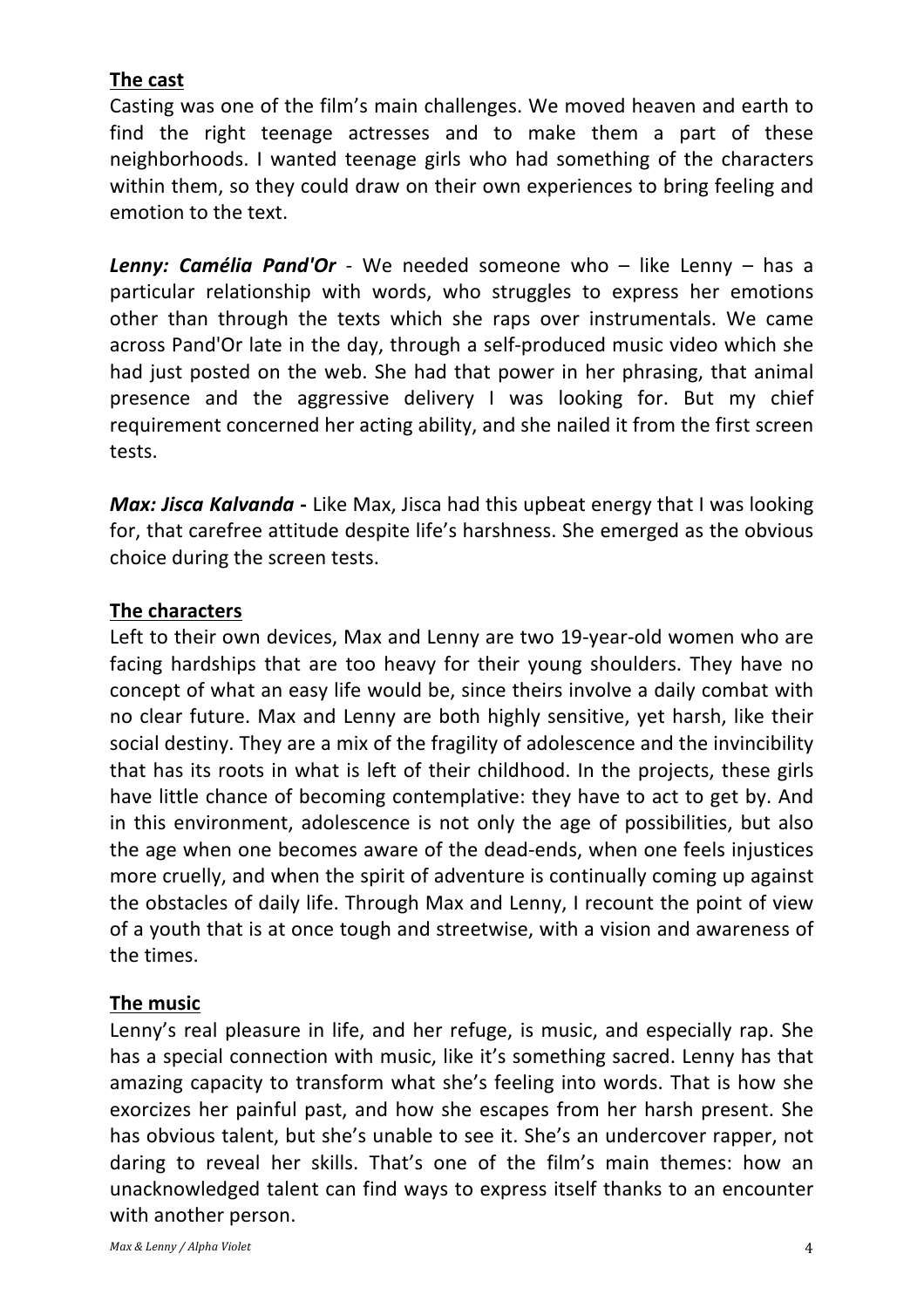#### **The writing approach**

I wanted to deal with adolescence, friendship and music, and also my city, Marseille, and its northern districts which I know well. I wanted to film the local faces and capture the accents, from the point of view of girls who have to fight to survive. I looked to François Bégaudeau for his experience with youth culture and his critical take on society. We have a shared liking for the work of Keny Arkana in hip-hop; the acerbic, politically engaged lyrics that Arkana was rapping from the age of 16 was our inspiration for the character of Lenny. The friendship began with an encounter, so we needed the opposite of Lenny: Max, the petite black girl, radiant and inventive. Accompanied by François on this territory with which he is so familiar, we crafted the film against this background of social realism. We built it up in successive tooings-and-froings, like a game of ping-pong that lasted more than a year, one version of the screenplay after another, each in his own corner, the internet between us. *Fred Nicolas*



#### **A story of friendship**

What's left when you've got nothing, or next to nothing? What's left is friendship, which is free and within the grasp of all, rich or poor. They say we learn from our parents, our teachers, our leaders, and our artists. It's not often said that we learn a lot from our friends. It's not often said how much we owe them. To Max, Lenny owes the revelation that she is gifted and that nothing says her talent has to stay confined to her bedroom. If love can move mountains, friendship can move whole mountain ranges. Max and Lenny had to meet; their companionship has a self-evident power, in defiance of their circumstances.

*François Bégaudeau*